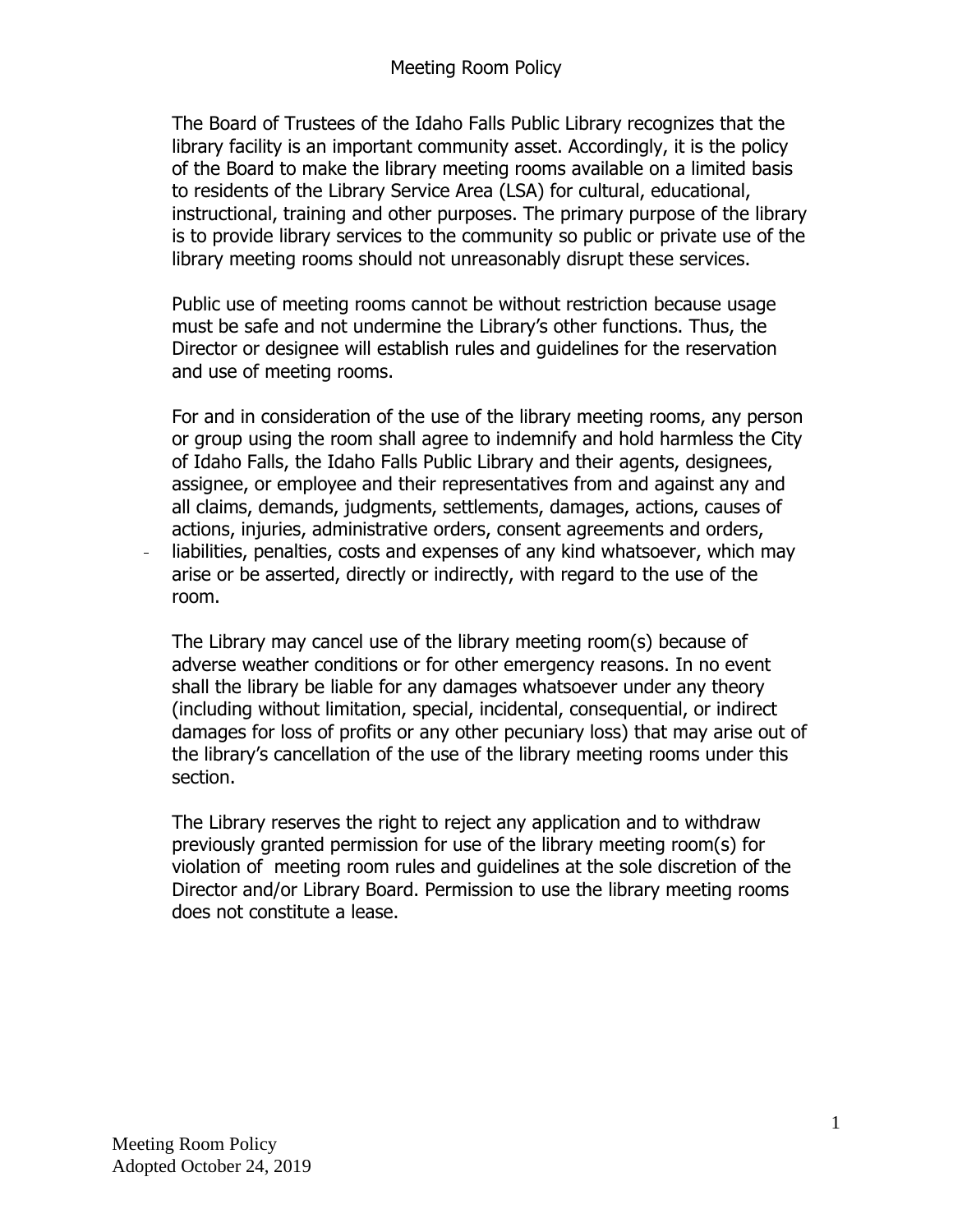## Meeting Room Policy

## Meeting Room Rules & Guidelines

Meeting room usage is subject to the following rules and guidelines.

Rooms are only available to residents of Bonneville County and organizations located in Bonneville County, Idaho. People living outside of Bonneville County and organizations located outside of Bonneville County are encouraged to inquire about room rental at the Skyline Activity Center of the Parks and Recreation Department at 208.612.8480.

The Library does not set up or take down rooms. Those using the room will be responsible to reserve time enough to set up table and chairs if needed, and to take down the same after the event.

Audio visual equipment is not provided. If equipment is needed for a meeting, those reserving the room will need to bring their own audio-visual equipment.

Library-sponsored activities and other City of Idaho Falls departments are given priority in the use of meeting rooms and may be exempt from these guidelines.

Meeting rooms are only available at times and locations that do not conflict with daily operations of the library. Meeting rooms may be available outside of the Library's open hours only at the discretion of the Library Director or designee and additional charges or fees may be imposed.

Reservations will only be taken for meetings with an anticipated attendance of two (2) or more people and upon agreement to follow the Library Meeting Room Policy and the Meeting Room Rules and Guidelines.

Written permission from the Library Director is required to make more than four (4) total pending reservations, or to reserve library meeting rooms for more than three (3) months in advance. Library-sponsored activities, Library auxiliary groups, the City of Idaho Falls and its Divisions and agencies are exempt from these reservation requirements.

Meetings that do not begin within fifteen (15) minutes following their reserved start time may forfeit the use of the library meeting room and any fee(s) that have been paid.